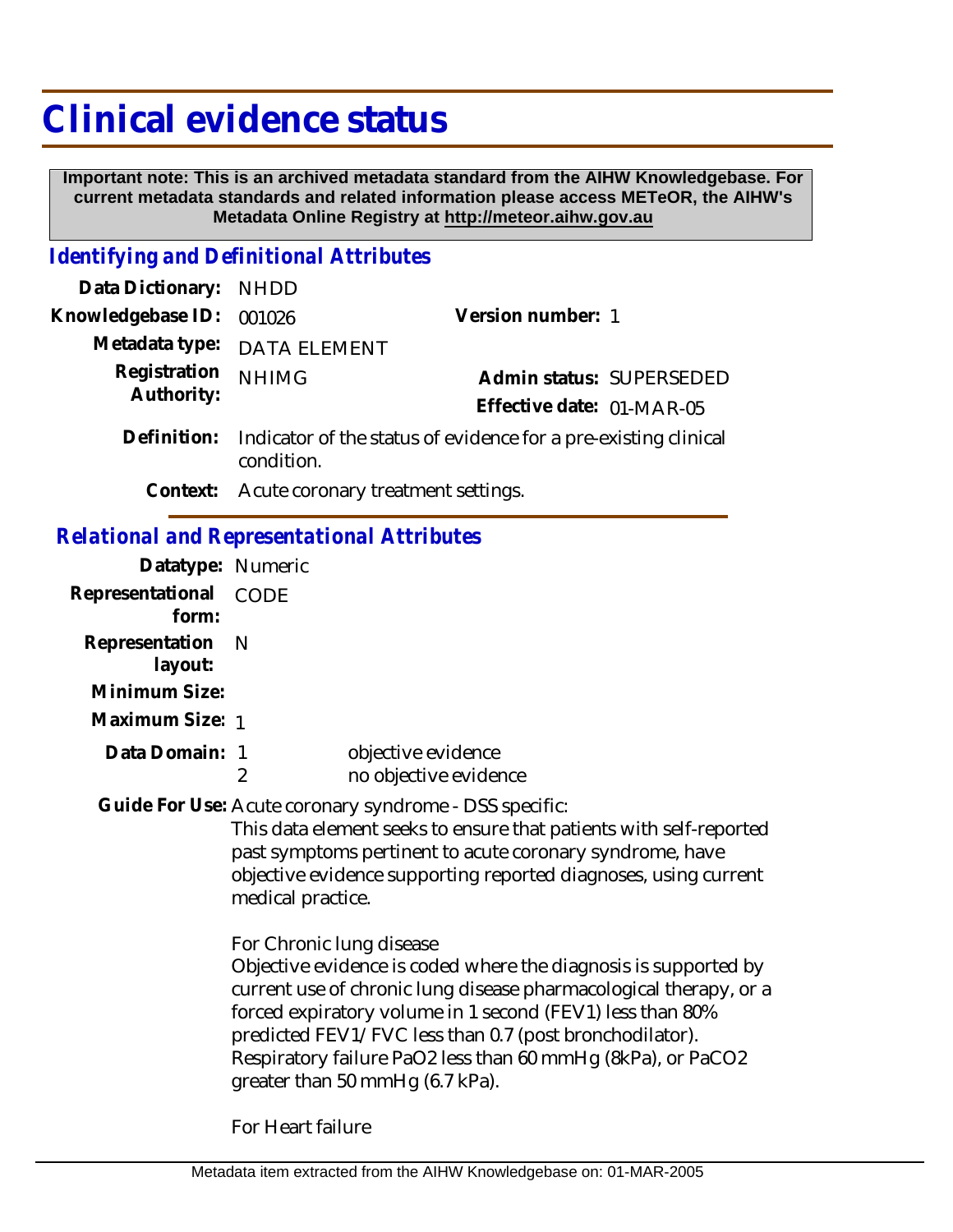Objective evidence is coded where a patient has current symptoms of heart failure (typically breathlessness or fatigue), either at rest or during exercise and/or signs of pulmonary or peripheral congestion and objective evidence of cardiac dysfunction at rest. The diagnosis is derived from and substantiated by clinical documentation from testing according to current practices.

#### For Stroke

For ischaemic: non-haemorrhagic cerebral infarction, objective evidence is coded where the diagnosis is supported by cerebral imaging (CT or MRI), or

For haemorrhagic: intracerebral haemorrhage, objective evidence is coded where the diagnosis is supported by cerebral imaging (CT or MRI).

For Peripheral arterial disease

For Peripheral artery disease, objective evidence is coded where the diagnosis is derived from and substantiated by clinical documentation for a patient with a history of either chronic or acute occlusion or narrowing of the arterial lumen in the aorta or extremities.

For Aortic aneurysm, objective evidence is coded when the diagnosis of aneurysmal dilatation of the aorta (thoracic and or abdominal) is supported and substantiated by appropriate documentation of objective testing.

For Renal artery stenosis, objective evidence is coded when the diagnosis of functional stenosis of one or both renal arteries is present and is supported and substantiated by appropriate documentation of objective testing.

#### Sleep Apnoea syndrome

Objective evidence is coded where the diagnosis is derived from and substantiated by clinical documentation of sleep apnoea syndrome (SAS). SAS has been diagnosed from the results of a sleep study.

Collection Methods: For each concurrent clinical condition - on presentation, the data element Clinical evidence status must also be recorded.

Related metadata: is used in conjunction with Concurrent clinical condition - on presentation version 1

### *Administrative Attributes*

**Source Document:**

**Source Organisation:** Acute Coronary Syndrome Data Working Group.